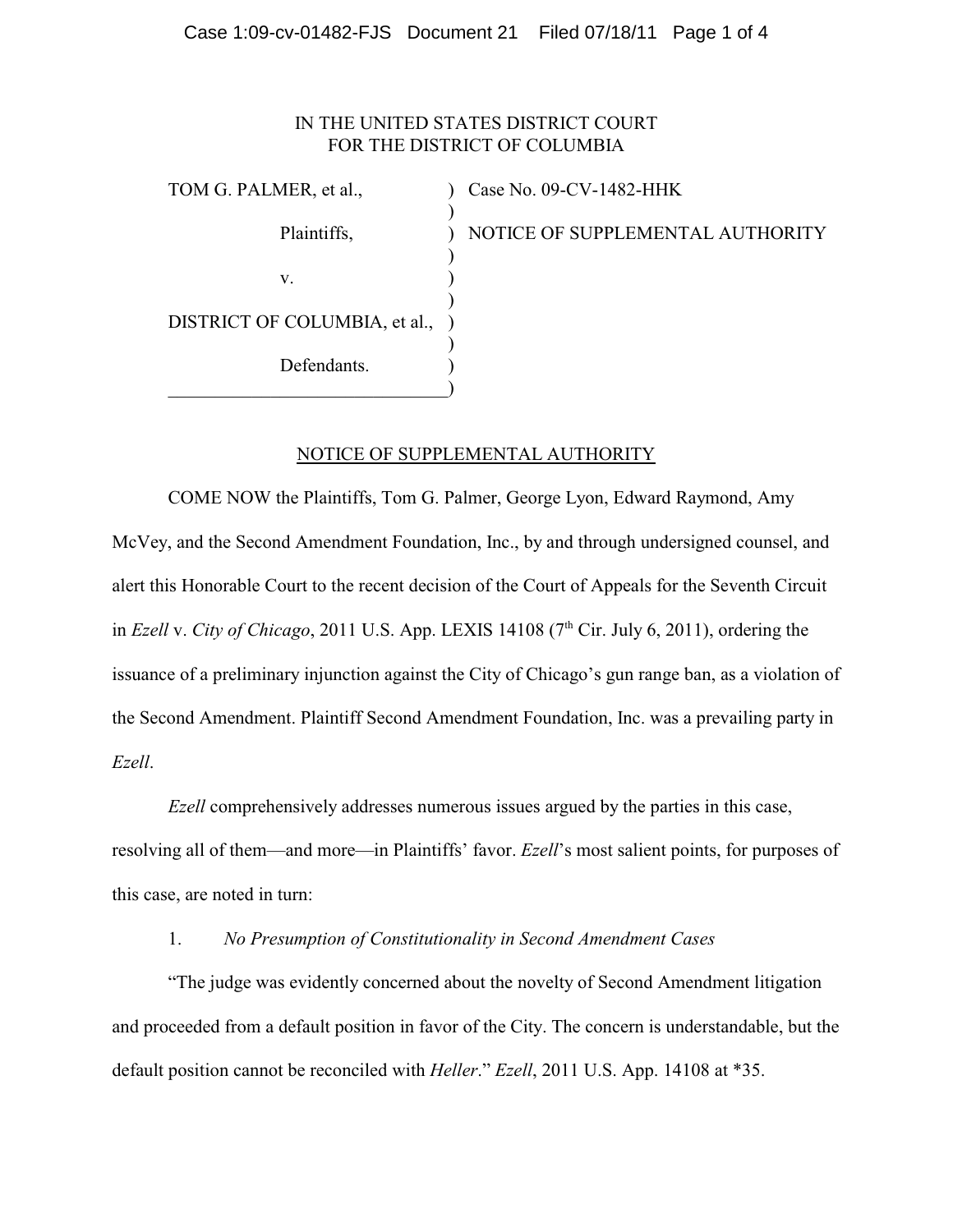### 2. *The Second Amendment Applies Outside the Home*

The Seventh Circuit held that plaintiffs had a Second Amendment right to operate and use gun ranges to practice their shooting skills, activity that usually occurs outside the home: "The right to possess firearms for protection implies a corresponding right to acquire and maintain proficiency in their use; the core right wouldn't mean much without the training and practice that make it effective." *Ezell*, 2011 U.S. App. LEXIS 14108 at \*48.

# 3. *Individual Standing*

In *Ezell*, three individuals asserted that their Second Amendment rights were violated because the city barred them from training and practicing with their firearms. The Seventh Circuit held that plaintiffs' standing "is not in serious doubt." 2011 U.S. App. LEXIS 14108 at \*19. Their "injuries easily support Article III standing." *Id.*, at \*20. "Their injuries are clear."*Id.*, at \*21.

The Seventh Circuit engaged in an extended discussion explaining the nature and merits of facial challenges to enactments barring the use of firearms, and declined to adopt a "no set of circumstances rule" as urged by the Defendants here. *See Ezell*, 2011 U.S. App. LEXIS 14108 at \*27-\*31.

#### 4. *Associational Standing*

The Seventh Circuit upheld Plaintiff Second Amendment Foundation's standing to assert Second Amendment challenges:

The Second Amendment Foundation and the Illinois Rifle Association have many members who reside in Chicago and easily meet the requirements for associational standing: (1) their members would otherwise have standing to sue in their own right; (2) the interests the associations seek to protect are germane to their organizational purposes;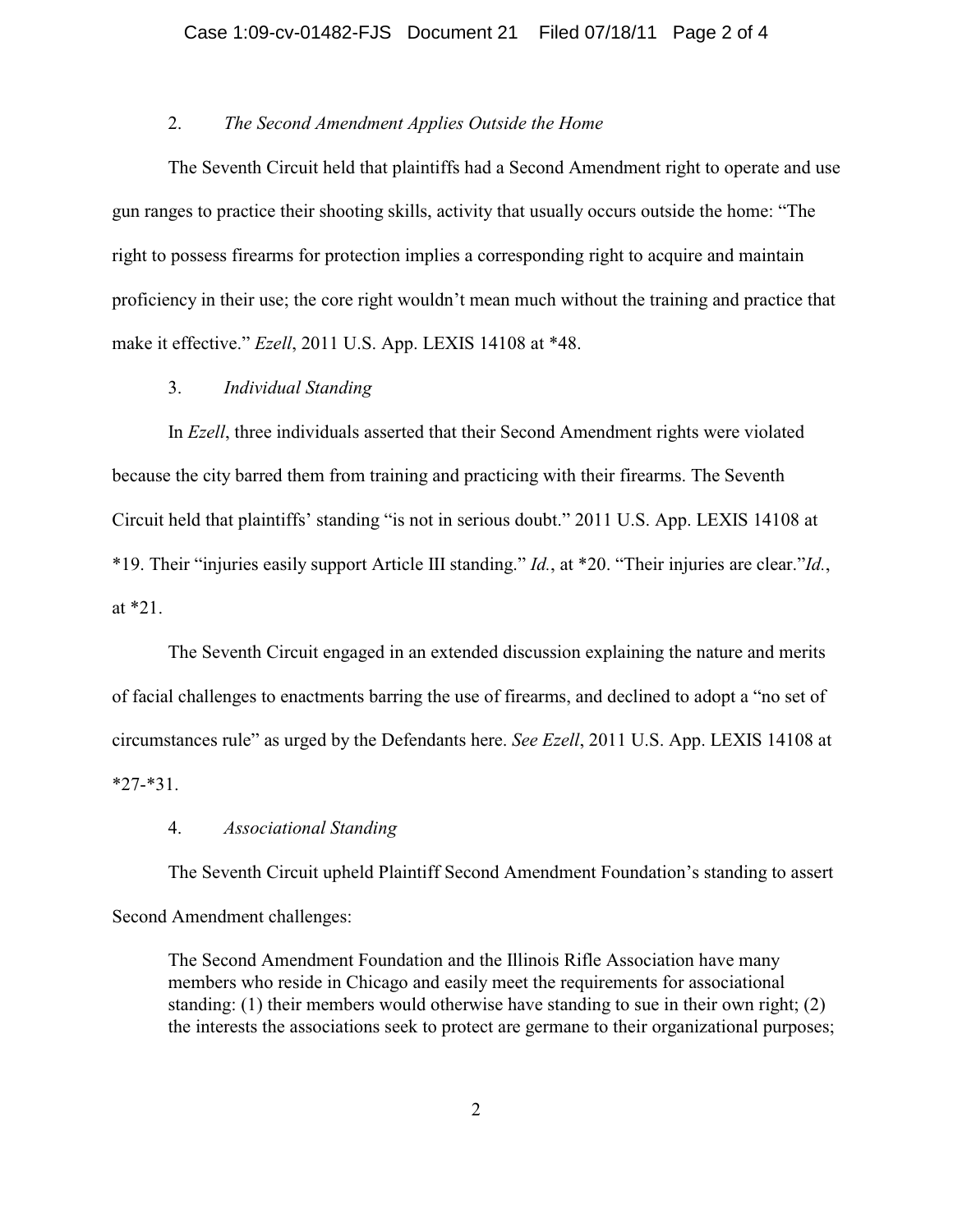and (3) neither the claim asserted nor the relief requested requires the participation of individual association members in the lawsuit.

*Ezell*, 2011 U.S. App. LEXIS at \*22 (citations omitted). The Seventh Circuit also followed the rule that there was not even a need to examine the Second Amendment Foundation's standing, considering the individual plaintiffs had standing. *Id.*, at \*22-\*23 n.7.

5. *Heightened Scrutiny in Second Amendment Cases*

Plaintiffs contend that the challenged provisions prohibit conduct protected by the core

Second Amendment right—carrying a firearms for self-defense. In the alternative, to the extent

the Court might view the challenged provisions as regulations of Second Amendment-protected

activity, the question is one of means-ends scrutiny. In that event, the parties dispute the

appropriate standard of review.

The Seventh Circuit discussed the standard of review issue at some length, and offered

the following observations:

Borrowing from the Court's First Amendment doctrine, the rigor of this judicial review [in Second Amendment cases] will depend on how close the law comes to the core of the Second Amendment right and the severity of the law's burden on the right.

*Ezell*, 2011 U.S. App. 14108 at \*43-\*44 (citations omitted).

Both *Heller* and *McDonald* suggest that First Amendment analogues are more appropriate [than abortion analogues], *see Heller*, 554 U.S. at 582, 595, 635; *McDonald*, 130 S. Ct. at 3045, and on the strength of that suggestion, we and other circuits have already begun to adapt First Amendment doctrine to the Second Amendment context.

*Ezell*, 2011 U.S. App. LEXIS 14108 at \*55 (citations omitted).

Labels aside, we can distill this First Amendment doctrine and extrapolate a few general principles to the Second Amendment context. First, a severe burden on the core Second Amendment right of armed self-defense will require an extremely strong public-interest justification and a close fit between the government's means and its end. Second, laws restricting activity lying closer to the margins of the Second Amendment right, laws that